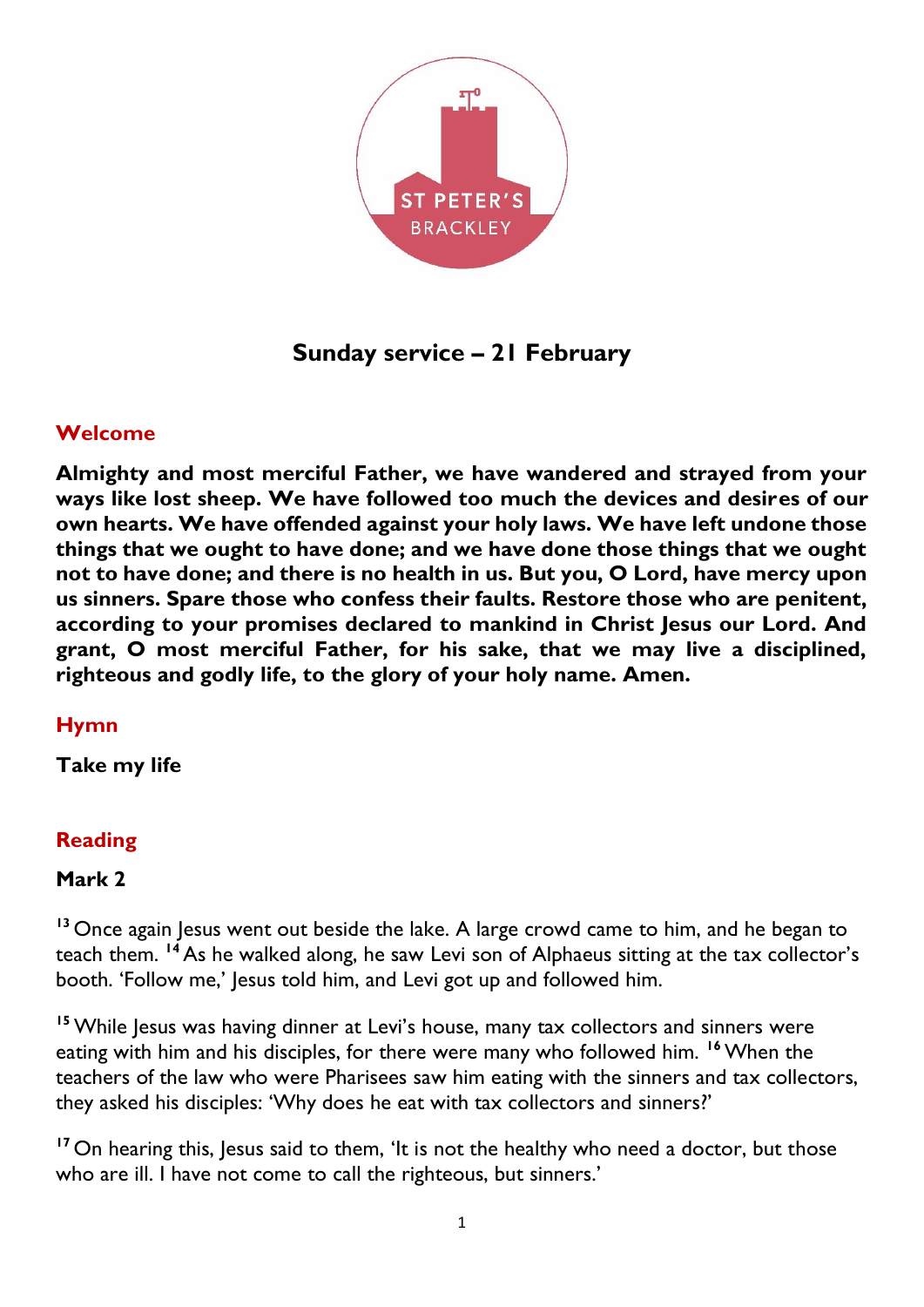#### **Sermon**

Including a clip from 'The Chosen', episode 7.

#### **Creed**

**We believe in one God, the Father, the Almighty, maker of heaven and earth, of all that is, seen and unseen.** 

**We believe in one Lord, Jesus Christ, the only Son of God, eternally begotten of the Father, God from God, Light from Light, true God from true God, begotten, not made, of one Being with the Father; through him all things were made. For us and for our salvation he came down from heaven, was incarnate from the Holy Spirit and the Virgin Mary and was made man. For our sake he was crucified under Pontius Pilate; he suffered death and was buried. On the third day he rose again in accordance with the Scriptures; he ascended into heaven and is seated at the right hand of the Father. He will come again in glory to judge the living and the dead, and his kingdom will have no end.**

**We believe in the Holy Spirit, the Lord, the giver of life, who proceeds from the Father and the Son, who with the Father and the Son is worshipped and glorified, who has spoken through the prophets.** 

**We believe in one holy catholic and apostolic Church. We acknowledge one baptism for the forgiveness of sins. We look for the resurrection of the dead, and the life of the world to come. Amen.**

### **Prayers**

#### **Hymn**

**Just as I am**

#### **Lord's Supper**

Jesus Christ, risen Master and triumphant Lord, we come to you in sorrow for our sins, and confess to you our weakness and unbelief. We have lived by our own strength, and not by the power of your resurrection. In your mercy, forgive us. **Lord, hear us and help us.**

We have lived by the light of our own eyes, as faithless and not believing. In your mercy, forgive us. **Lord, hear us and help us.**

We have lived for this world alone, and doubted our home in heaven. In your mercy, forgive us. **Lord, hear us and help us.**